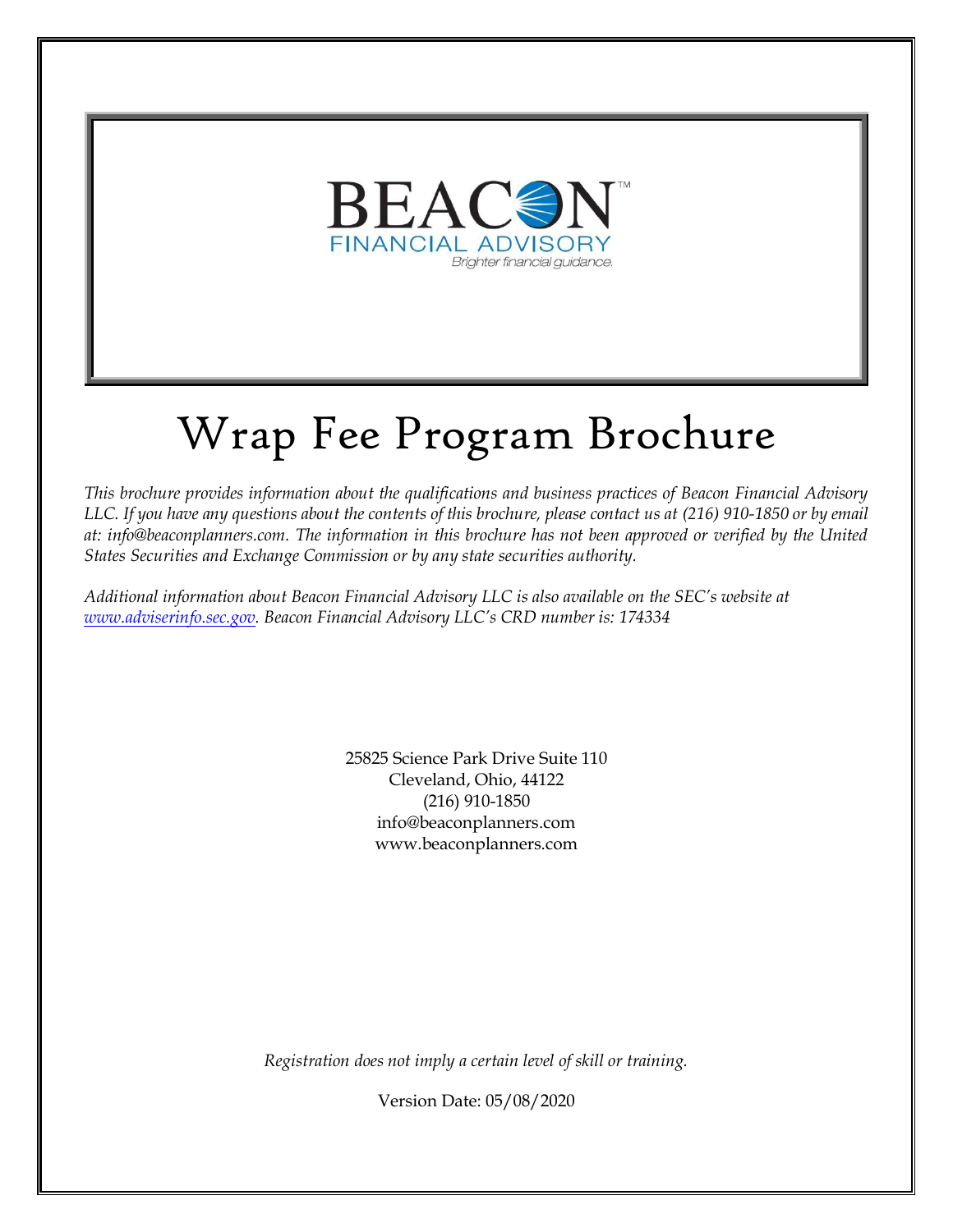# **Item 2: Material Changes**

<span id="page-1-0"></span>The material changes in this brochure from the last annual updating amendment of Beacon Financial Advisory LLC on 2/14/2019 are described below. Material changes relate to Beacon Financial Advisory LLC's policies, practices or conflicts of interests.

# **08/05/2020**

Conflicts of interest has been updated under Item 9.

# **01/30/2020**

Conflicts of interest has been updated under Item 9.

# **02/15/2019**

Our fee schedule has been updated under Item 4, A.

Our Assets Under Management has been updated under Item 6, C

Registration Relationship and Conflicts of Interest has been updated under Item 9

Frequency and Nature of Periodic Reviews has been updated under Item 9, B.

# **03/26/2020**

Registration Relationship and Conflicts of Interest has been updated under Item 9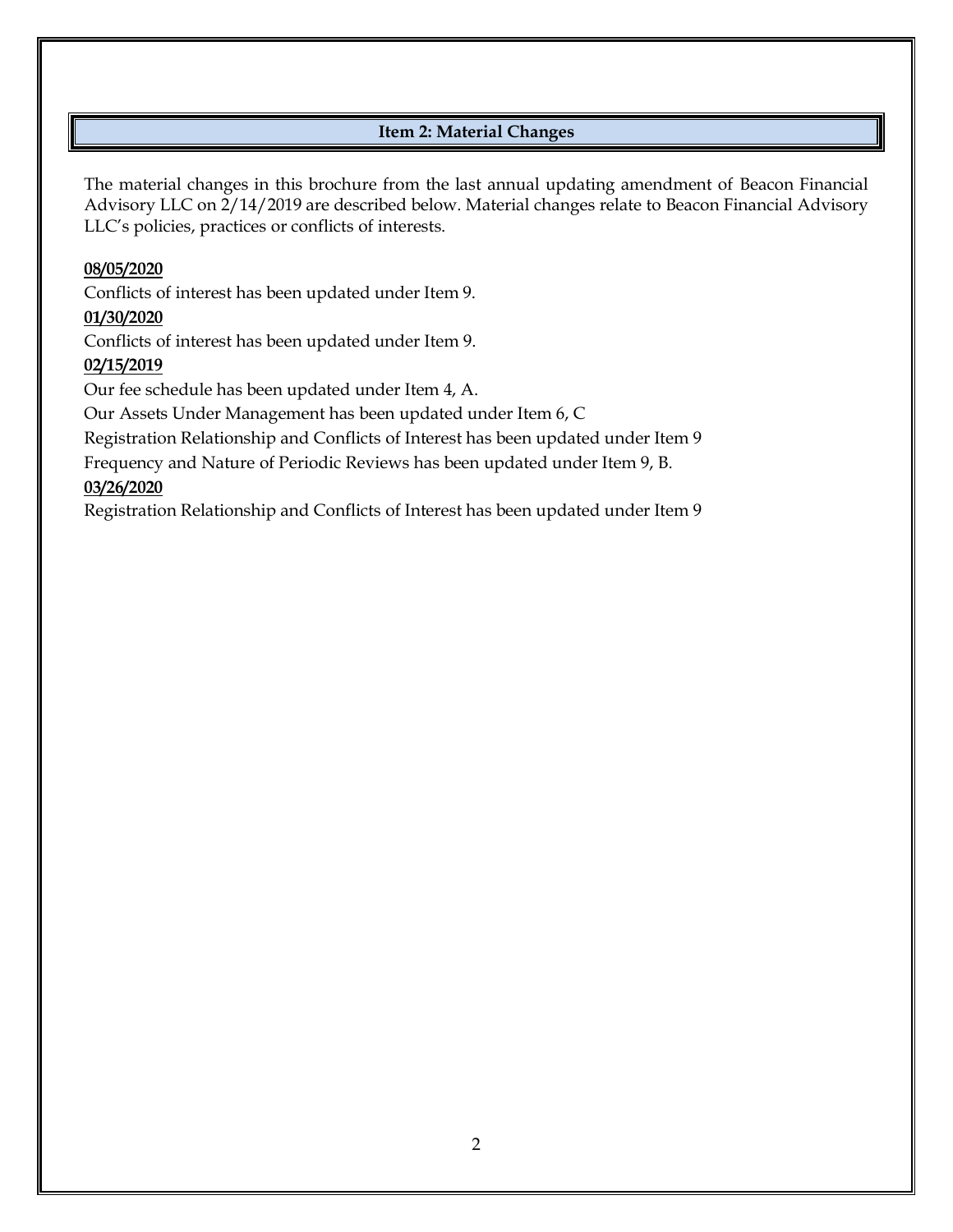# **Item 3: Table of Contents**

# <span id="page-2-0"></span>Contents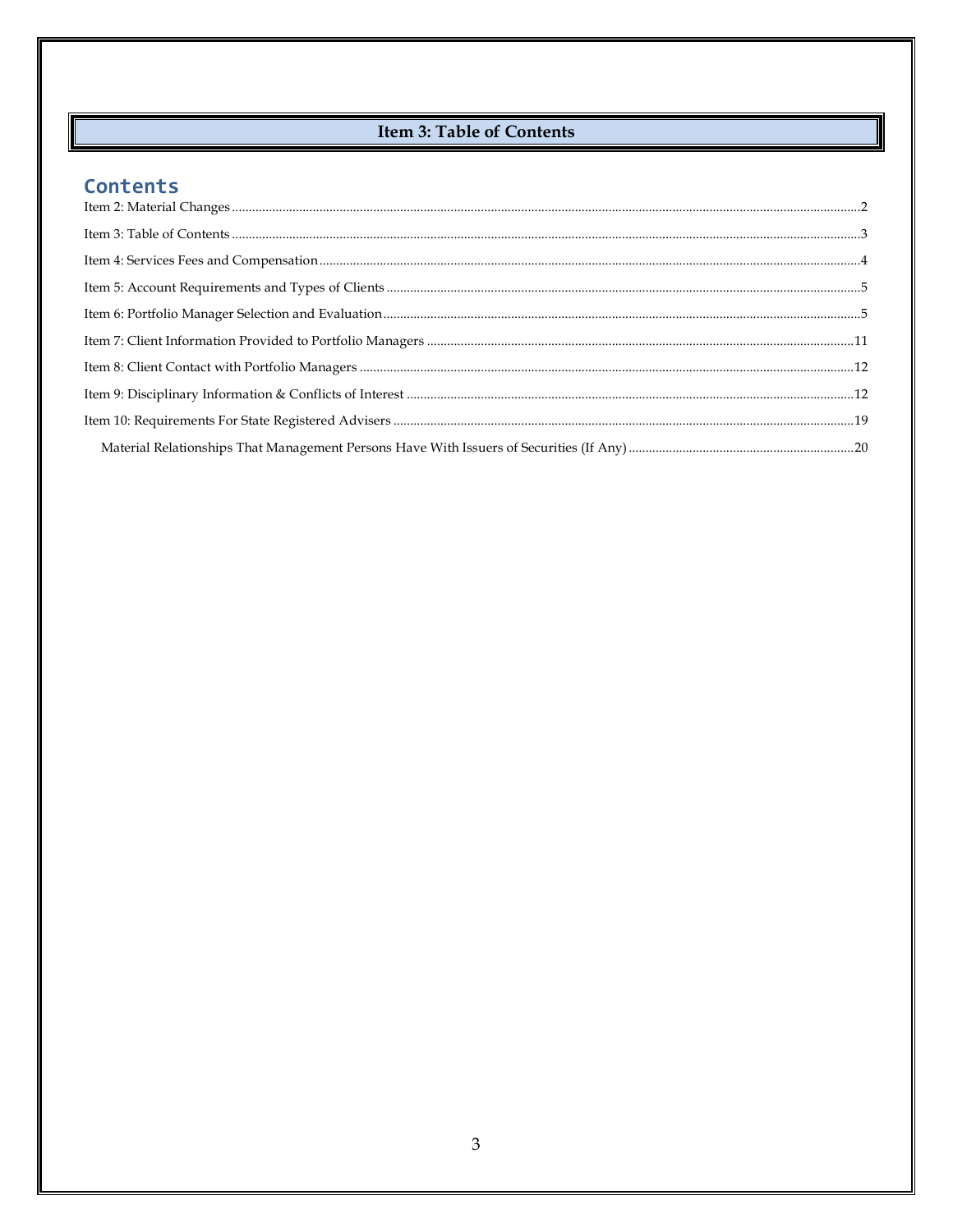# **Item 4: Services Fees and Compensation**

<span id="page-3-0"></span>Beacon Financial Advisory LLC (hereinafter "Beacon FA") offers the following services to advisory clients:

## **A. Description of Services**

Beacon FA participates in and sponsors a wrap fee program called the Beacon Focus Program, which allows Beacon FA to manage client accounts for a single fee that includes both portfolio management services and custodian fees, brokerage fees, mutual fund shareholder servicing fees, transaction fees, and other administrative fees. The fee schedule is set forth below:

| <b>Total Assets Under Management</b> | <b>Maximum Total Fee</b> |
|--------------------------------------|--------------------------|
| $\vert$ \$0 - \$1,000,000            | 1.80%                    |
| $\vert$ \$1,000,001 - \$2,000,000    | 1.45%                    |
| $\parallel$ \$2,000,001 - And Up     | Negotiable               |

Beacon FA bills based on the balance on the first day of the billing period. These fees are negotiable depending upon the needs of the client and complexity of the situation and the final fee schedule is attached as Exhibit II of the client contract.

Advisory fees are withdrawn directly from the client's accounts with client written authorization. Fees are paid quarterly in advance.

In the event of the termination of a relationship after either party provides 30 days written notice, for all asset-based fees paid in advance, the fee refunded will be equal to the balance of the fees collected in advance minus the daily rate\* times the number of days elapsed in the billing period up to and including the day of termination. (\*The daily rate is calculated by dividing the annual asset-based fee rate by 365.)

Clients may terminate the contract without penalty, for full refund, within five business days of signing the contract. Thereafter, clients may terminate the contract with thirty days' written notice.

## **B. Contribution Cost Factors**

The program may cost the client more or less than purchasing such services separately. There are several factors that bear upon the relative cost of the program, including the trading activity in the client's account, the adviser's ability to aggregate trades, and the cost of the services if provided separately (which in turn depends on the prices and specific services offered by different providers).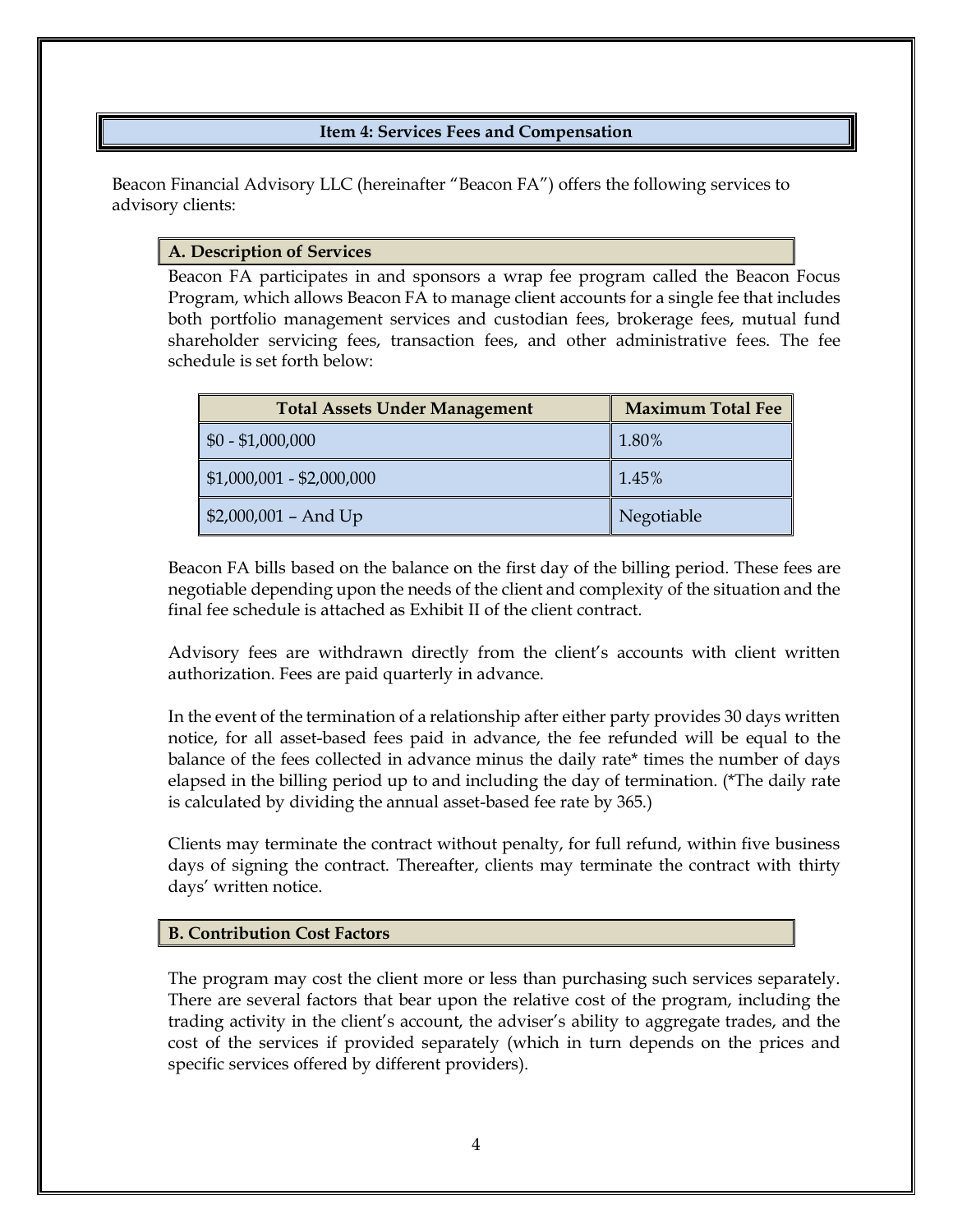Fees paid under the wrap fee program are not based directly upon the actual transaction or execution costs for the transactions within an investor's account. Depending on the underlying investments in an investor's wrap fee program account and how much trading an investors expects to do within the wrap fee program account, the investor may pay more for a wrap fee program account than if the investor chooses another Beacon FA advisory program that is not part of a wrap fee program, or if the investor chooses to pay separately for all of the transaction costs (e.g., pay the advisory fee plus all commissions).

Beacon FA offers both wrap fee portfolio management and non-wrap portfolio management to its clients.

## **C. Additional Fees**

Clients who participate in the wrap fee program will not have to pay for transaction fees, trading fees, custodian fees, brokerage fees, mutual fund shareholder servicing fees, transaction fees, and other administrative fees.

## **D. Compensation of Client Participation**

Neither Beacon FA, nor any representatives of Beacon FA receive any additional compensation beyond advisory fees for the participation of client's in the wrap fee program. However, compensation received may be more than what would have been received if client paid separately for investment advice, brokerage, and other services. Therefore, Beacon FA may have a financial incentive to recommend the wrap fee program to clients.

## **Item 5: Account Requirements and Types of Clients**

<span id="page-4-0"></span>Beacon FA generally provides its wrap fee program services to the following types of clients:

- ❖ Individuals
- ❖ High-Net-Worth Individuals
- ❖ Pension and Profit-Sharing Plans

<span id="page-4-1"></span>*Minimum Account Size- There is no account minimum.*

## **Item 6: Portfolio Manager Selection and Evaluation**

#### **A. Selecting/Reviewing Portfolio Managers**

Beacon FA will not select any outside portfolio managers for management of this wrap fee program. Beacon FA will be the sole portfolio manager for this wrap fee program.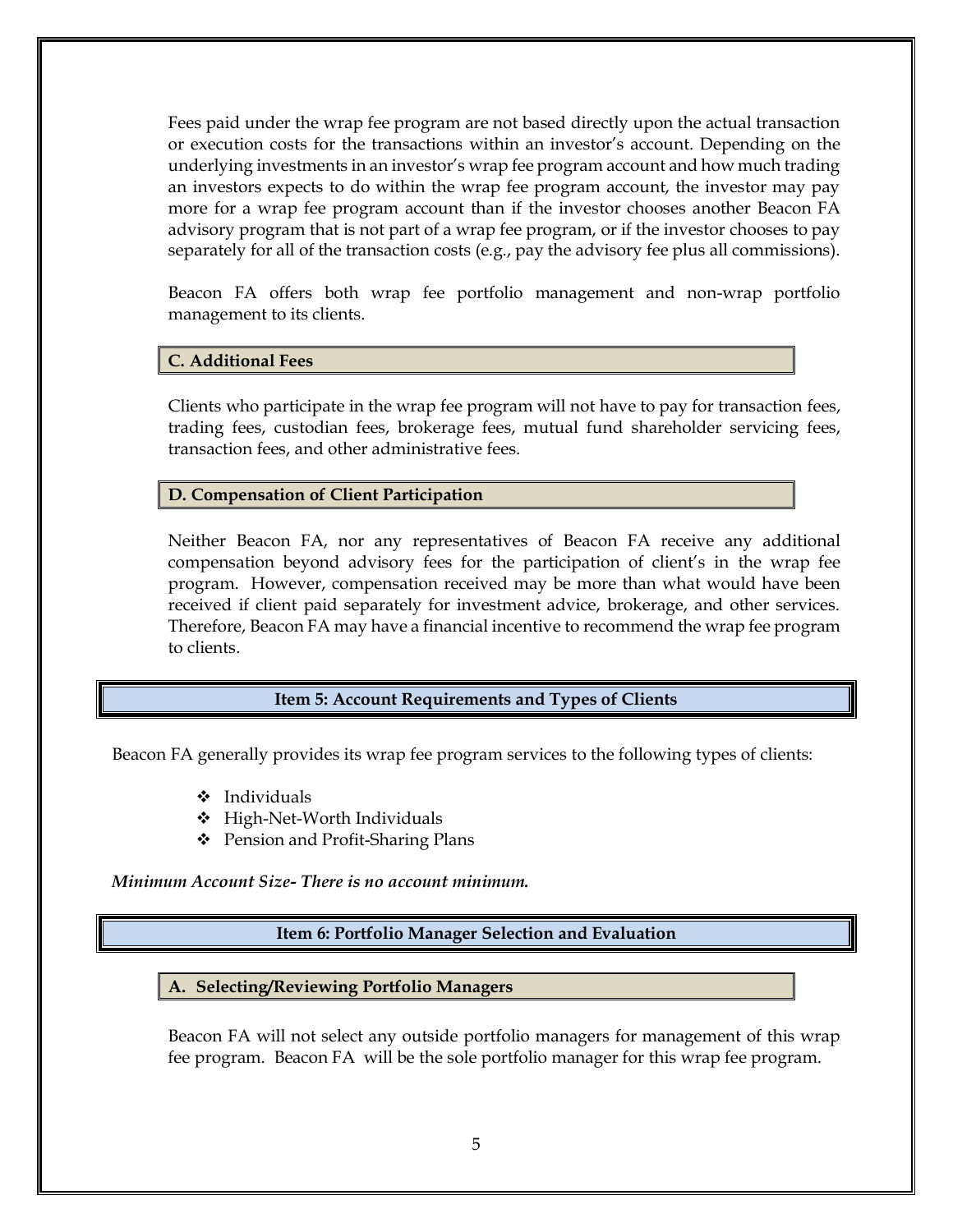# *1. Standards Used to Calculate Portfolio Manager Performance*

Beacon FA will use industry standards to calculate portfolio manager performance.

# *2. Review of Performance Information*

Beacon FA reviews the performance information to determine and verify its accuracy and compliance with presentation standards. The performance information is reviewed quarterly and is reviewed by Beacon FA.

## **B. Related Persons**

No related persons act as a portfolio manager for the wrap fee program as described in this brochure. As such, there are no conflicts of interest with related persons and Beacon FA will not select any related persons as portfolio managers for this wrap fee program.

## **C. Advisory Business**

Beacon FA offers portfolio management services to its wrap fee program participants as discussed in Section 4 above.

# *Wrap Fee Portfolio Management*

Beacon FA offers ongoing portfolio management services based on the individual goals, objectives, time horizon, and risk tolerance of each client. Beacon FA creates an Investment Policy Statement for each client, which outlines the client's current situation (income, tax levels, and risk tolerance levels) and then constructs a plan (the Investment Policy Statement) to aid in the selection of a portfolio that matches each client's specific situation. Investment Supervisory Services include, but are not limited to, the following:

- Investment strategy Personal investment policy
- Asset allocation Asset selection
	-
- 
- Risk tolerance Regular portfolio monitoring

Beacon FA evaluates the current investments of each client with respect to their risk tolerance levels and time horizon. Beacon FA will request discretionary authority from clients in order to select securities and execute transactions without permission from the client prior to each transaction. Risk tolerance levels are documented in the Investment Policy Statement, which is given to each client.

## *Performance-Based Fees and Side-By-Side Management*

Beacon FA does not accept performance-based fees or other fees based on a share of capital gains on or capital appreciation of the assets of a client.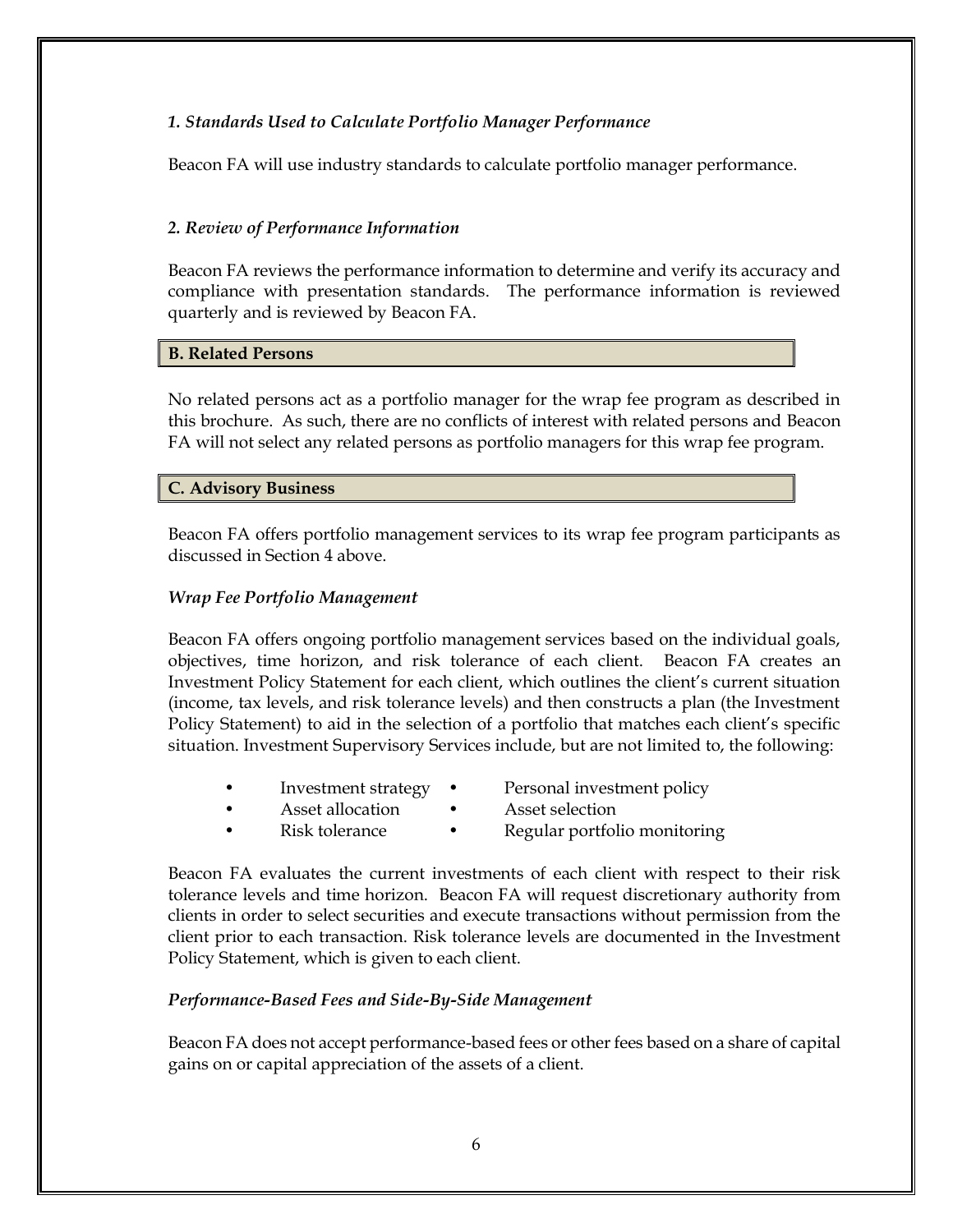## *Services Limited to Specific Types of Investments*

Beacon FA generally limits its investment advice to mutual funds, equities, bonds, fixed income, debt securities, ETFs, real estate, hedge funds, REITs, insurance products including annuities, private placements, options, and government securities. Beacon FA may use other securities as well to help diversify a portfolio when applicable.

## *Client Tailored Services and Client Imposed Restrictions*

Beacon FA will tailor a program for each individual client. This will include an interview session to get to know the client's specific needs and requirements as well as a plan that will be executed by Beacon FA on behalf of the client. Beacon FA may use "model portfolios" together with a specific set of recommendations for each client based on their personal restrictions, needs, and targets. Clients may impose restrictions in investing in certain securities or types of securities in accordance with their values or beliefs. However, if the restrictions prevent Beacon FA from properly servicing the client account, or if the restrictions would require Beacon FA to deviate from its standard suite of services, Beacon FA reserves the right to end the relationship.

## *Wrap Fee Programs*

Beacon FA sponsors and acts as portfolio manager for this wrap fee program. Beacon FA manages the investments in the wrap fee program, but does not manage those wrap fee accounts any differently than non-wrap fee accounts. The fees paid to the wrap account program will be given to Beacon FA as a management fee.

## *Assets Under Management*

Beacon FA has the following assets under management:

| <b>Discretionary</b><br>  Amounts: | Non-discretionary<br><b>Amounts:</b> | Date Calculated: |
|------------------------------------|--------------------------------------|------------------|
| $\frac{$414,478,764.00}{$          | \$39,439,103.00                      | December 2019    |

# *Methods of Analysis and Investment Strategies*

## *Methods of Analysis*

Beacon FA's methods of analysis include charting analysis, fundamental analysis, technical analysis, quantitative analysis and modern portfolio theory.

- o **Charting analysis** involves the use of patterns in performance charts. Beacon FA uses this technique to search for patterns used to help predict favorable conditions for buying and/or selling a security.
- o **Fundamental analysis** involves the analysis of financial statements, the general financial health of companies, and/or the analysis of management or competitive advantages.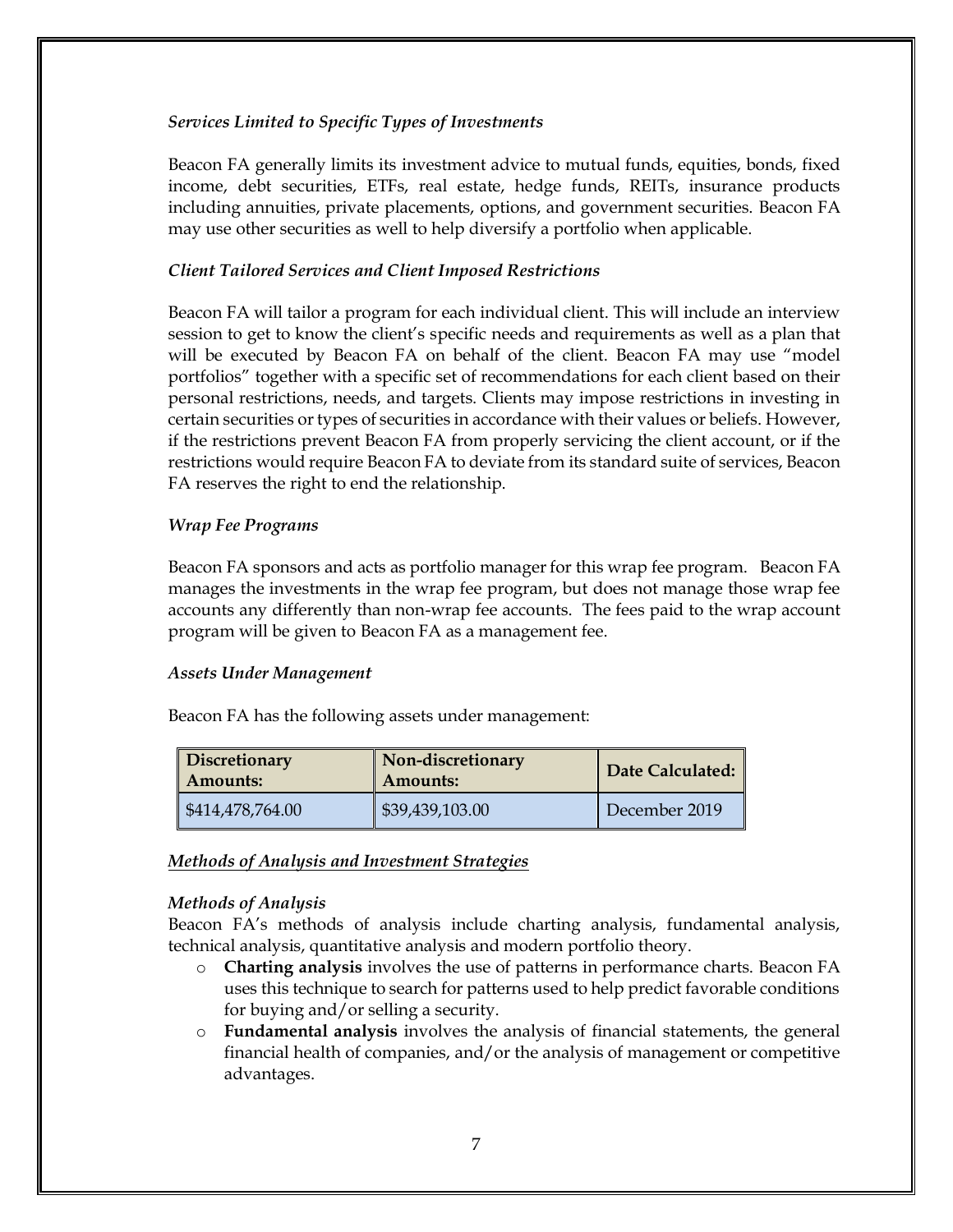- o **Technical analysis** involves the analysis of past market data; primarily price and volume.
- o **Quantitative analysis** deals with measurable factors as distinguished from qualitative considerations such as the character of management or the state of employee morale, such as the value of assets, the cost of capital, historical projections of sales, and so on.
- o **Modern portfolio theory** is a theory of investment that attempts to maximize portfolio expected return for a given amount of portfolio risk, or equivalently minimize risk for a given level of expected return, each by carefully choosing the proportions of various asset.

## *Investment Strategies*

Beacon FA uses long term trading, short term trading, short sales, margin transactions and options trading (including covered options, uncovered options, or spreading strategies).

**Investing in securities involves a risk of loss that you, as a client, should be prepared to bear.**

## *Material Risks Involved*

## *Methods of Analysis*

- **Charting analysis** strategy involves using and comparing various charts to predict long and short term performance or market trends. The risk involved in using this method is that only past performance data is considered without using other methods to crosscheck data. Using charting analysis without other methods of analysis would be making the assumption that past performance will be indicative of future performance. This may not be the case.
- **Fundamental analysis** concentrates on factors that determine a company's value and expected future earnings. This strategy would normally encourage equity purchases in stocks that are undervalued or priced below their perceived value. The risk assumed is that the market will fail to reach expectations of perceived value.
- **Technical analysis** attempts to predict a future stock price or direction based on market trends. The assumption is that the market follows discernible patterns and if these patterns can be identified then a prediction can be made. The risk is that markets do not always follow patterns and relying solely on this method may not take into account new patterns that emerge over time.
- **Quantitative Model Risk:** Investment strategies using quantitative models may perform differently than expected as a result of, among other things, the factors used in the models, the weight placed on each factor, changes from the factors' historical trends, and technical issues in the construction and implementation of the models.
- **Modern Portfolio Theory** assumes that investors are risk adverse, meaning that given two portfolios that offer the same expected return, investors will prefer the less risky one. Thus, an investor will take on increased risk only if compensated by higher expected returns. Conversely, an investor who wants higher expected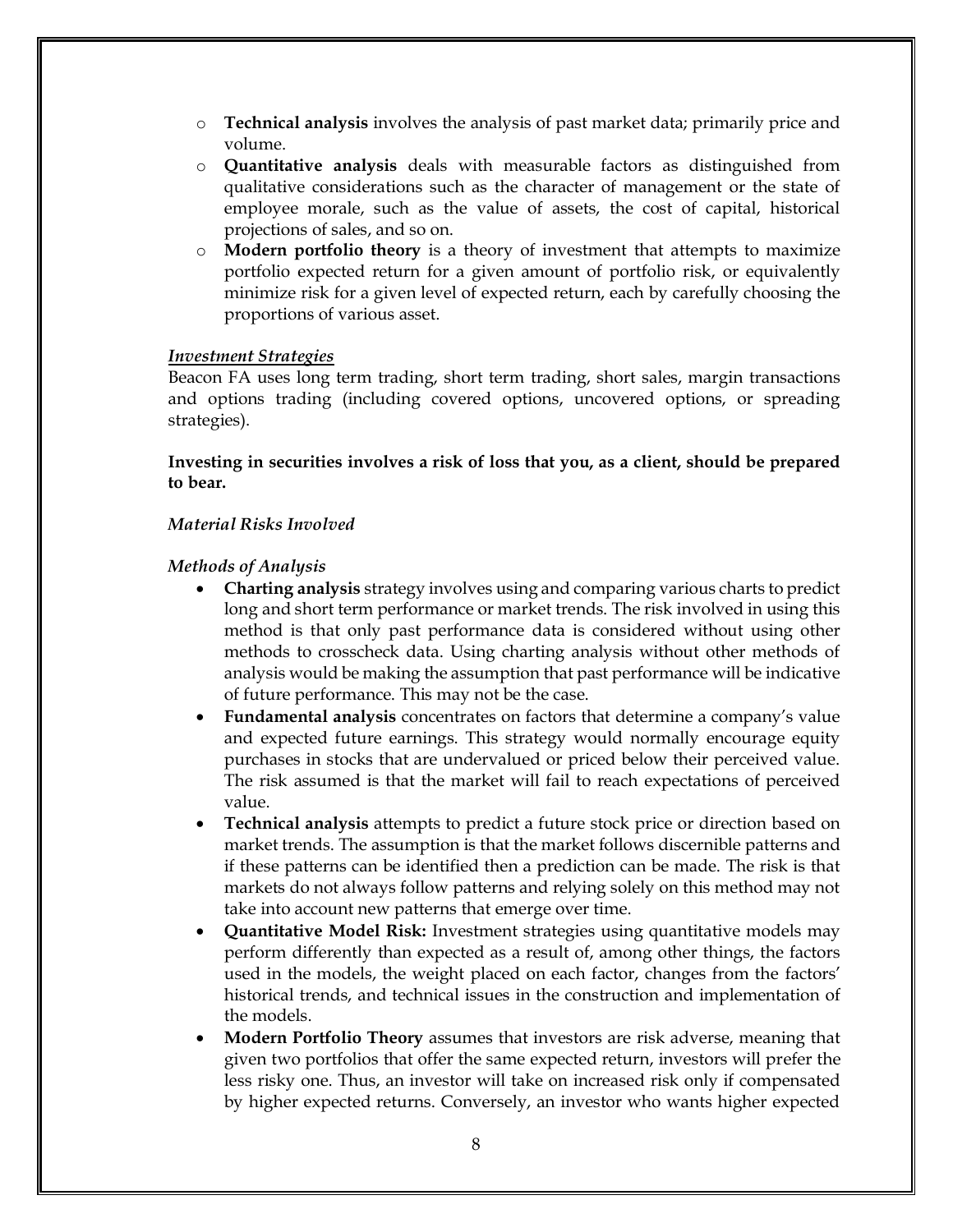returns must accept more risk. The exact trade-off will be the same for all investors, but different investors will evaluate the trade-off differently based on individual risk aversion characteristics. The implication is that a rational investor will not invest in a portfolio if a second portfolio exists with a more favorable risk-expected return profile – i.e., if for that level of risk an alternative portfolio exists which has better expected returns.

## *Investment Strategies*

Beacon FA's use of short sales, margin transactions and options trading generally holds greater risk, and clients should be aware that there is a material risk of loss using any of those strategies.

- **Long term trading** is designed to capture market rates of both return and risk. Due to its nature, the long-term investment strategy can expose clients to various types of risk that will typically surface at various intervals during the time the client owns the investments. These risks include but are not limited to inflation (purchasing power) risk, interest rate risk, economic risk, market risk, and political/regulatory risk.
- **Short term trading** risks include liquidity, economic stability, and inflation, in addition to the long term trading risks listed above. Frequent trading can affect investment performance, particularly through increased brokerage and other transaction costs and taxes.
- **Short sales** entail the possibility of infinite loss. An increase in the applicable securities' prices will result in a loss and, over time, the market has historically trended upward.
- **Margin transactions** use leverage that is borrowed from a brokerage firm as collateral. When losses occur, the value of the margin account may fall below the brokerage firm's threshold thereby triggering a margin call. This may force the account holder to either allocate more funds to the account or sell assets on a shorter time frame than desired.
- **Options transactions** involve a contract to purchase a security at a given price, not necessarily at market value, depending on the market. This strategy includes the risk that an option may expire out of the money resulting in minimal or no value, as well as the possibility of leveraged loss of trading capital due to the leveraged nature of stock options.

## **Investing in securities involves a risk of loss that you, as a client, should be prepared to bear.**

## *Risks of Specific Securities Utilized*

Beacon FA's use of short sales, margin transactions and options trading generally holds greater risk of capital loss. Clients should be aware that there is a material risk of loss using any investment strategy. The investment types listed below (leaving aside Treasury Inflation Protected/Inflation Linked Bonds) are not guaranteed or insured by the FDIC or any other government agency.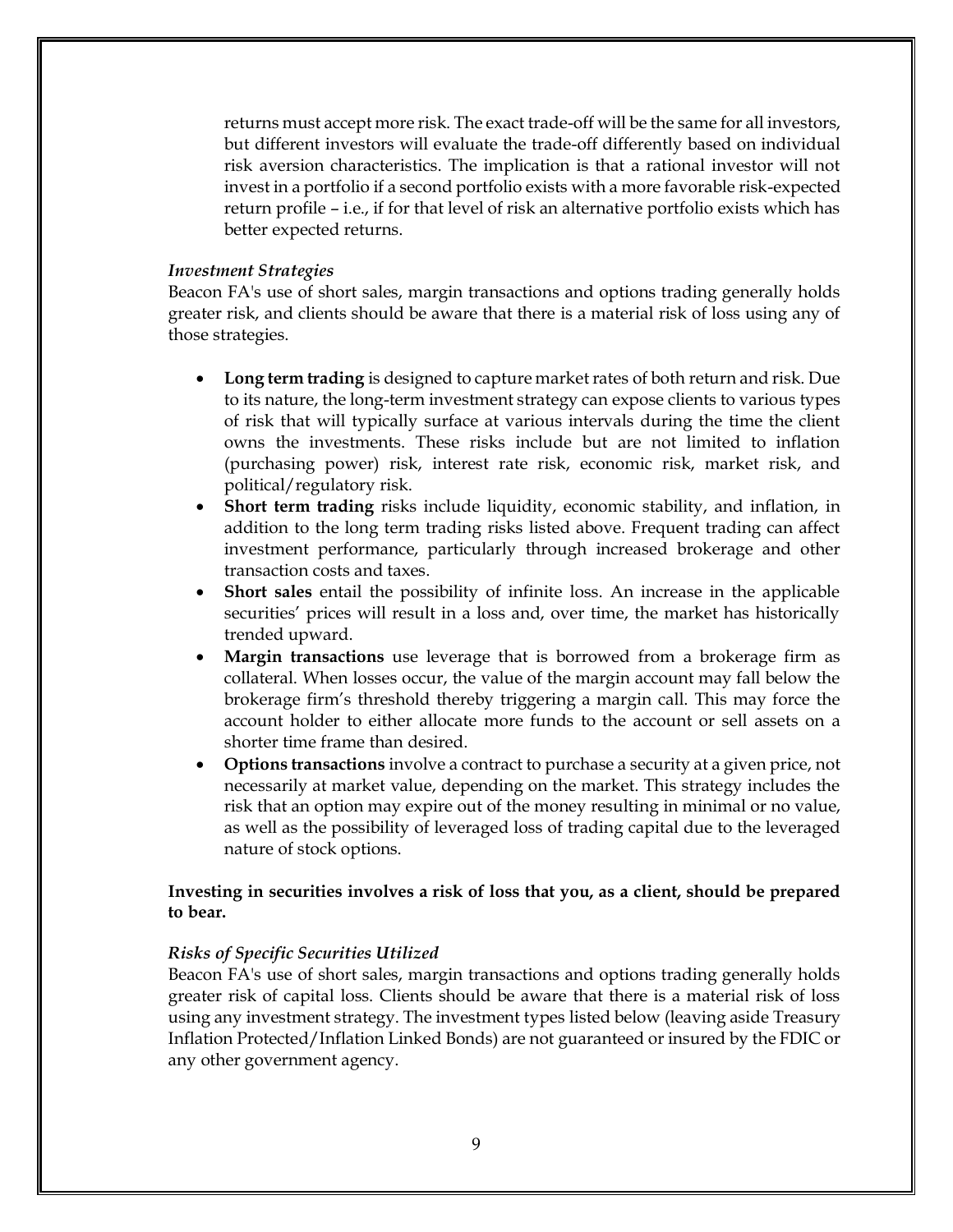- **Mutual Funds:** Investing in mutual funds carries the risk of capital loss and thus you may lose money investing in mutual funds. All mutual funds have costs that lower investment returns. The funds can be of bond "fixed income" nature or stock "equity" nature.
- **Equity** investment generally refers to buying shares of stocks in return for receiving a future payment of dividends and/or capital gains if the value of the stock increases. The value of equity securities may fluctuate in response to specific situations for each company, industry conditions and the general economic environments.
- **Fixed income** investments generally pay a return on a fixed schedule, though the amount of the payments can vary. This type of investment can include corporate and government debt securities, leveraged loans, high yield, and investment grade debt and structured products, such as mortgage and other asset-backed securities, although individual bonds may be the best known type of fixed income security. In general, the fixed income market is volatile and fixed income securities carry interest rate risk. (As interest rates rise, bond prices usually fall, and vice versa. This effect is usually more pronounced for longer-term securities.) Fixed income securities also carry inflation risk, liquidity risk, call risk, and credit and default risks for both issuers and counterparties. The risk of default on treasury inflation protected/inflation linked bonds is dependent upon the U.S. Treasury defaulting (extremely unlikely); however, they carry a potential risk of losing share price value, albeit rather minimal. Risks of investing in foreign fixed income securities also include the general risk of non-U.S. investing described below.
- **Exchange Traded Funds (ETFs):** An ETF is an investment fund traded on stock exchanges, similar to stocks. Investing in ETFs carries the risk of capital loss (sometimes up to a 100% loss in the case of a stock holding bankruptcy). Areas of concern include the lack of transparency in products and increasing complexity, conflicts of interest and the possibility of inadequate regulatory compliance. Precious Metal ETFs (e.g., Gold, Silver, or Palladium Bullion backed "electronic shares" not physical metal) specifically may be negatively impacted by several unique factors, among them (1) large sales by the official sector which own a significant portion of aggregate world holdings in gold and other precious metals, (2) a significant increase in hedging activities by producers of gold or other precious metals, (3) a significant change in the attitude of speculators and investors.
- **Real Estate** funds (including REITs) face several kinds of risk that are inherent in the real estate sector, which historically has experienced significant fluctuations and cycles in performance. Revenues and cash flows may be adversely affected by: changes in local real estate market conditions due to changes in national or local economic conditions or changes in local property market characteristics; competition from other properties offering the same or similar services; changes in interest rates and in the state of the debt and equity credit markets; the ongoing need for capital improvements; changes in real estate tax rates and other operating expenses; adverse changes in governmental rules and fiscal policies; adverse changes in zoning laws; the impact of present or future environmental legislation and compliance with environmental laws.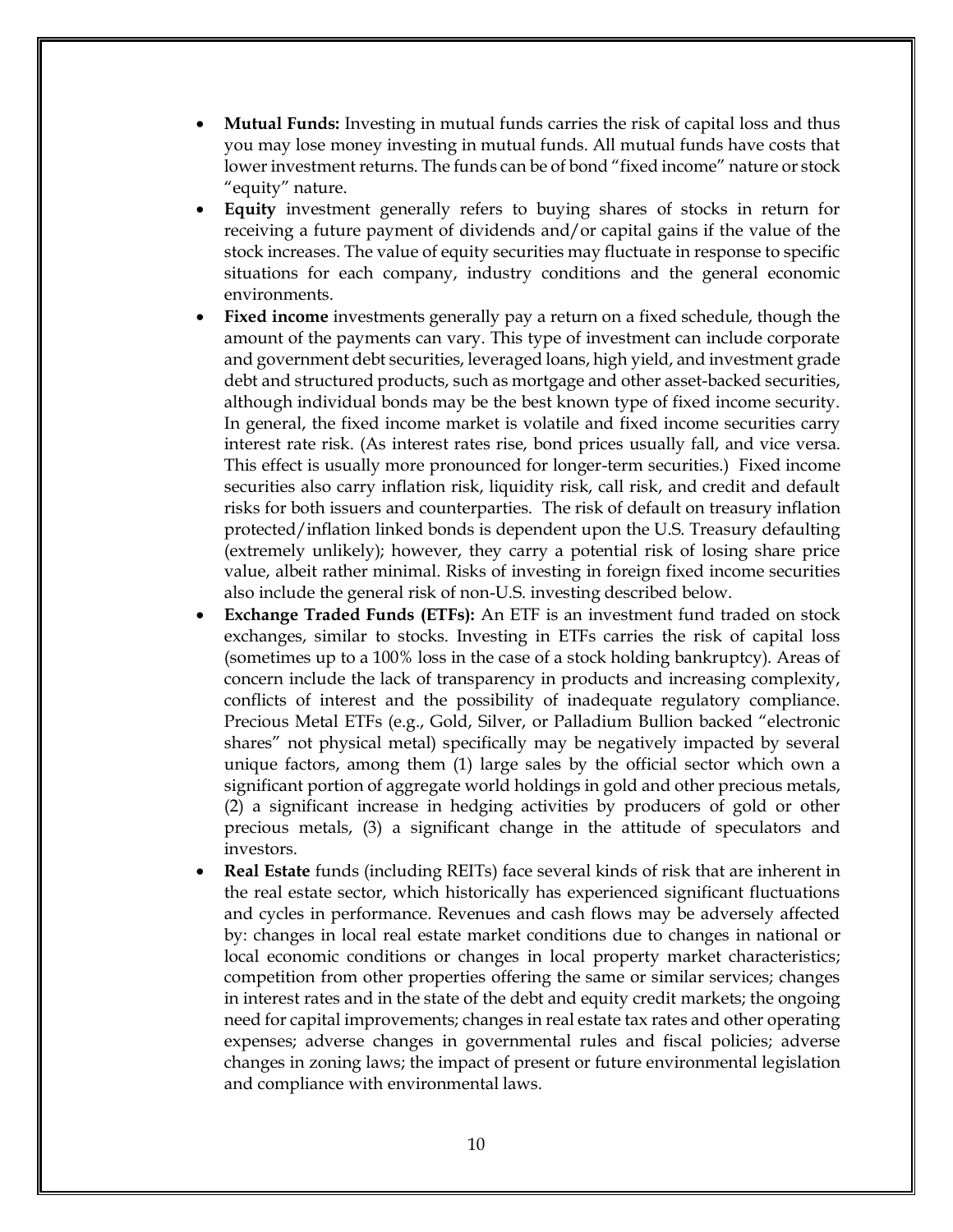- **Annuities** are a retirement product for those who may have the ability to pay a premium now and want to guarantee they receive certain monthly payments or a return on investment later in the future. Annuities are contracts issued by a life insurance company designed to meet requirement or other long-term goals. An annuity is not a life insurance policy. Variable annuities are designed to be longterm investments, to meet retirement and other long-range goals. Variable annuities are not suitable for meeting short-term goals because substantial taxes and insurance company charges may apply if you withdraw your money early. Variable annuities also involve investment risks, just as mutual funds do.
- Private placements carry a substantial risk as they are subject to less regulation than are publicly offered securities, the market to resell these assets under applicable securities laws may be illiquid, due to restrictions, and the liquidation may be taken at a substantial discount to the underlying value or result in the entire loss of the value of such assets.
- **Commodities** are tangible assets used to manufacture and produce goods or services. Commodity prices are affected by different risk factors, such as disease, storage capacity, supply, demand, delivery constraints and weather. Because of those risk factors, even a well-diversified investment in commodities can be uncertain.
- **Options** are contracts to purchase a security at a given price, risking that an option may expire out of the money resulting in minimal or no value. An uncovered option is a type of options contract that is not backed by an offsetting position that would help mitigate risk. The risk for a "naked" or uncovered put is not unlimited, whereas the potential loss for an uncovered call option is limitless. Spread option positions entail buying and selling multiple options on the same underlying security, but with different strike prices or expiration dates, which helps limit the risk of other option trading strategies. Option transactions also involve risks including but not limited to economic risk, market risk, sector risk, idiosyncratic risk, political/regulatory risk, inflation (purchasing power) risk and interest rate risk.

**Past performance is not indicative of future results. Investing in securities involves a risk of loss that you, as a client, should be prepared to bear.**

#### *Voting Client Proxies*

Beacon FA will not ask for, nor accept voting authority for client securities. Clients will receive proxies directly from the issuer of the security or the custodian. Clients should direct all proxy questions to the issuer of the security.

#### <span id="page-10-0"></span> **Item 7: Client Information Provided to Portfolio Managers**

Beacon FA is the portfolio managers for this wrap fee program. All client information that is collected, including basic information, risk tolerance, sophistication level, and income level will be collected by Beacon FA. As that information changes and is updated, Beacon FA will have immediate access to that information once collected.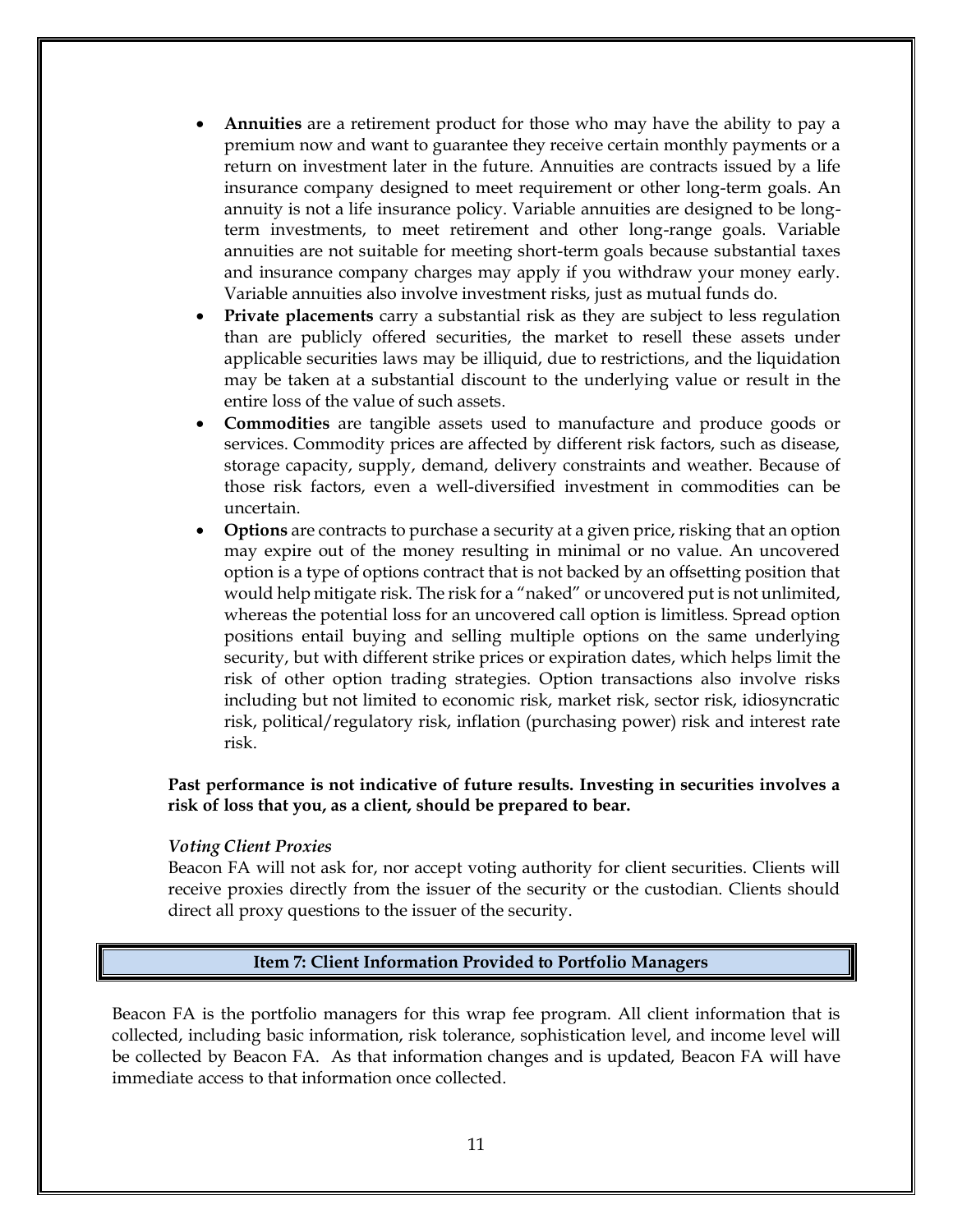# **Item 8: Client Contact with Portfolio Managers**

<span id="page-11-1"></span><span id="page-11-0"></span>Beacon FA places no restrictions on client ability to contact its portfolio managers. Beacon FA's representatives can be contacted during regular business hours and contact information is on the cover page of the individual's Form ADV Part 2B brochure supplement.

# **Item 9: Disciplinary Information & Conflicts of Interest**

# **A. Disciplinary Action and Other Financial Industry Activities**

# *Criminal or Civil Actions*

There are no criminal or civil actions to report.

# *Administrative Proceedings*

There are no administrative proceedings to report.

# *Self-Regulatory Organization (SR) Proceedings*

There are no self-regulatory organization proceedings to report.

# **B. Relationships Material to this Advisory Business and Possible Conflicts of Interests**

As a fiduciary, Beacon Financial Advisory LLC is required to act in the best interest of the client and clients are in no way required to utilize the services of any representative of Beacon Financial Advisory LLC in connection with such individual's activities outside of Beacon Financial Advisory LLC.

# *Investment Adviser Representatives acting as insurance agents and/or registered representatives of a broker-dealer.*

Supervised person of Beacon Financial Advisory are licensed insurance agents and appointed with various unaffiliated insurance carriers . Further information about these other activities is described in each person's accompanying Form ADV part 2B brochure supplement.

These activities create a conflict of interest as supervised persons have an incentive to recommend insurance products based on commissions or other benefits received from the insurance company, rather than on the client's needs. Additionally, the offer and sale of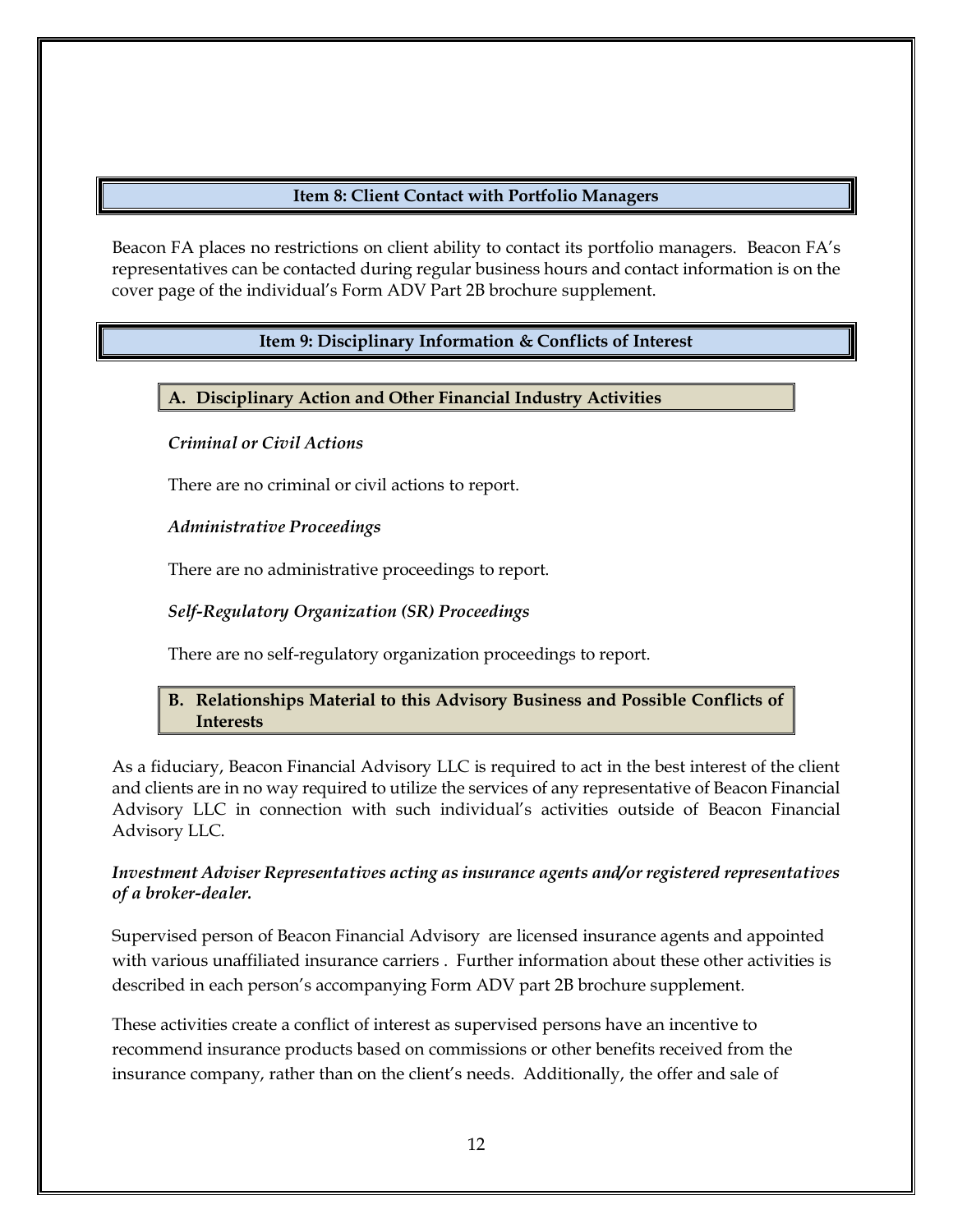insurance products by supervised persons of Beacon Financial Advisory are not made in their capacity as a fiduciary, and products are limited to only those offered by insurance.

Beacon Financial Advisory addresses this conflict of interest by requiring its supervised persons to act in the best interest of the client at all times, including when acting as an insurance agent. Beacon Financial Advisory periodically reviews recommendations by its supervised persons to assess whether they are based on an objective evaluation of each client's risk profile and investment objectives rather than on the receipt of any commissions or other benefits. Beacon Financial Advisory will disclose in advance how it or its supervised persons are compensated and will disclose conflicts of interest involving any advice or service provided. At no time will there be tying between business practices and/or services; a condition where a client or prospective client would be required to accept one product or service conditioned upon the selection of a second, distinctive tied product or service.

No client is ever under any obligation to purchase any insurance product. Insurance products recommended by Beacon Financial Advisory supervised persons may also be available from other providers on more favorable terms, and clients can purchase insurance products recommended through other, un-affiliated insurance agencies.

# *Investment Adviser Representatives acting as Investment Adviser Representatives for another Registered Investment Adviser.*

Some or all of the Investment Adviser Representatives (IARs) of Beacon FA are also licensed as IARs of Capital Analyst, a registered investment adviser. As such, your IAR may also offer clients advice or products from those activities and clients should be aware that these services may involve a conflict of interest in choosing with which Registered Investment Adviser to utilize as the amount of compensation may change based on which adviser was chosen. Beacon FA always acts in the best interest of the client and clients always have the right to decide whether or not to utilize the services of any IAR in any capacity.

Beacon FA is not affiliated with Lincoln Investment or Capital Analysts Inc. and is separately responsible for complying with the rules and regulations of the Investment Advisers Act of 1940 and/or any applicable states' rules and regulations relating to investment advisory activities. Neither Lincoln Investment or Capital Analysts conducts due diligence of the Beacon FA's advisory services nor endorses any advisory services offered by Beacon FA.

# *Investment Adviser Representatives acting as accountants individually or for an accounting firm.*

Some Investment Adviser Representatives (IARs) are also accountants. From time to time, they will offer clients advice or products from this activity either individually as accountants, through a separate entity, or as part of the financial planning services provided by Beacon FA. When this activity is included as part of the financial planning services, there is no additional compensation or fee for providing tax/accounting services. In some cases, this activity will be completed outside their scope as IARs of Beacon FA and will receive additional compensation. When this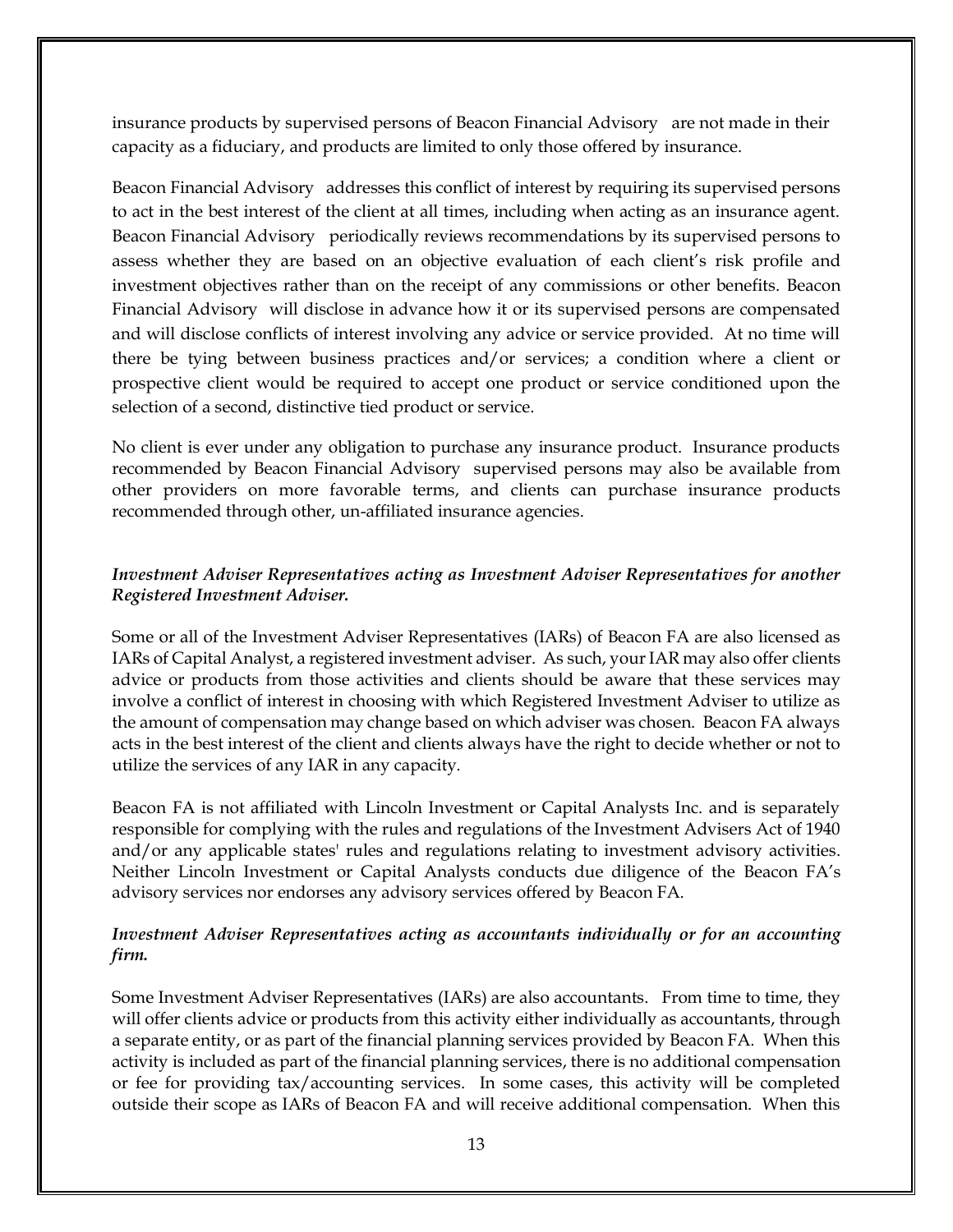happens, a conflict of interest exists because this activity creates additional compensation for the accountants. Clients will be made aware of the additional compensation. Beacon FA always acts in the best interest of the clients. Clients are in no way required to utilize the services of any IAR of Beacon FA in their capacity as an accountant. The additional accounting firms include: Tartan Tax CPAs LLC, Pease & Co, and Costin & Kendall CPAs.

## *Investment Adviser Representatives operating under other business names.*

Some Investment Adviser Representatives (IARs) may market and operate under a different business name other than Beacon FP. While not considered an outside business activity, they may offer services through this other business name. These names include: Beacon Financial Partners, Beacon CFO, Tartan Wealth Management, FNA Wealth Management LTD, and Pistone Wealth Advisors. Other marketing names for advisory business and other activities include Buckeye Deferred Comp and Raymond Tropp Financial Advisory.

## *Investment Adviser Representatives operating as an attorney.*

Joseph C Randazzo is a lawyer. From time to time, he will offer clients advice on basic estate planning and document drafting. As a fiduciary, Randazzo Law Office and Beacon FA are required to act in the best interest of the client. Clients are in no way required to utilize the services of any representative of Beacon FA or Randazzo Law Office in their capacity as a lawyer.

# *Life Settlement Activity*

Some Investment Adviser Representatives (IARs) are involved in life settlements. As such, your IAR may also act as agent and offer to you an investment in a life settlement contract. If you choose to engage with your IAR in this activity, the IAR may receive additional compensation typically in the form of commissions. Clients should be aware that services that pay a commission or other compensation create a conflict of interest, as commissionable products conflict with the fiduciary duties of a registered investment adviser. Beacon FA always acts in the best interest of the client, including with respect to the sale of commissionable products to advisory clients. Clients are in no way required to utilize the services of any IAR of Beacon FA in such individual's outside capacities.

## *Other Business Activities*

Some Investment Adviser Representatives (IARs) are involved in real estate rentals. As such, your IAR may receive additional rental income from tenants. This would only create a conflict of interest if you were solicited to become tenants. Beacon FA always acts in the best interest of the clients. Clients are in no way required to utilize the services of any IAR of Beacon FA in their capacity as a renter for residential or business. purposes.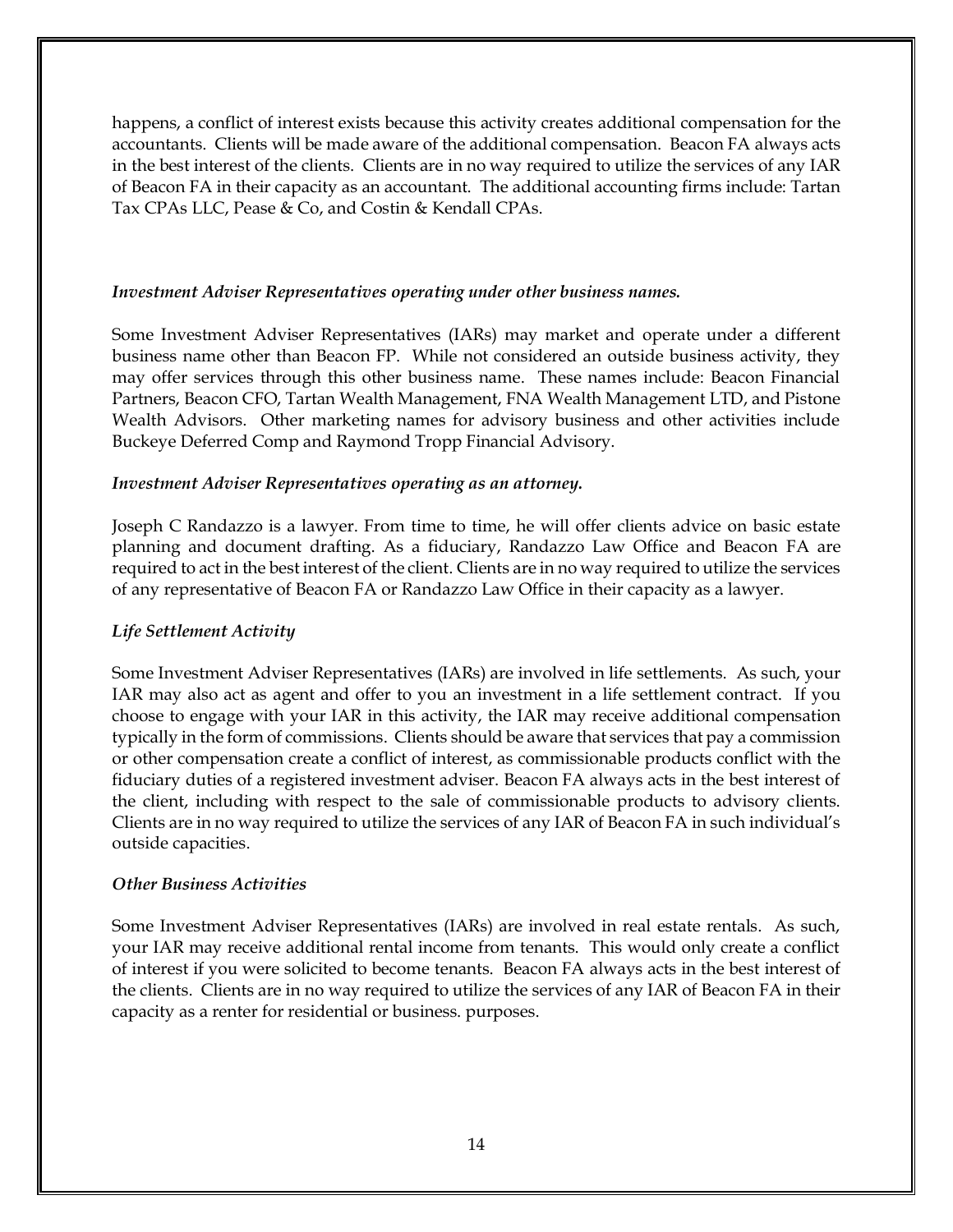## *Volunteer Activities*

Some Investment Adviser Representatives also serve in various volunteer positions that pay no compensation and do not create a conflict of interest. These activities will be more thorough disclosed on the representatives ADV Part 2B. Some of these activities include such things as board positions, trustee positions and committee positions.

The Designated Supervisor or his or her designee will periodically review the investment advisory activities, client communications, and your advisor's adherence to the registered investment adviser's Code of Ethics. In addition, the Designated Supervisor will monitor the advice being provided to ensure

that your advisor is providing the services for which the advisor was engaged.

As a fiduciary, Beacon Financial Advisory LLC is required to act in the best interest of the client and clients are in no way required to utilize the services of any representative of Beacon FA in connection with such individual's activities outside of Beacon FA.

# *Selection of Other Advisers or Managers and How This Adviser is Compensated for Those Selections*

Beacon FA may utilize third-party investment advisers, third party platforms, or turn-key asset management programs for certain clients, including Symmetry Partners and SEI. This relationship will be memorialized in each client contract between Beacon FA and each third-party advisor. The fees shared will not exceed any limit imposed by any regulatory agency. This creates a conflict of interest in that Beacon FA has an incentive to direct clients to the third-party investment advisers that charge Beacon FA and/or its clients a lower fee. Beacon FA will always act in the best interests of the client, including when selecting third-party investment advisers/turn-key asset management programs. Beacon FA will ensure that all recommended advisers are exempt, licensed or notice filed in the states in which Beacon FA is utilizing them.

# **C. Code of Ethics, Client Referrals and Financial Information**

# *Code of Ethics*

Beacon FA has a written Code of Ethics that covers the following areas: Prohibited Purchases and Sales, Insider Trading, Personal Securities Transactions, Exempted Transactions, Prohibited Activities, Conflicts of Interest, Gifts and Entertainment, Confidentiality, Service on a Board of Directors, Compliance Procedures, Compliance with Laws and Regulations, Procedures and Reporting, Certification of Compliance, Reporting Violations, Compliance Officer Duties, Training and Education, Recordkeeping, Annual Review, and Sanctions. Beacon FA's Code of Ethics is available free upon request to any client or prospective client.

# *Recommendations Involving Material Financial Interests*

Beacon FA does not recommend that clients buy or sell any security in which a related person to Beacon FA or Beacon FA has a material financial interest.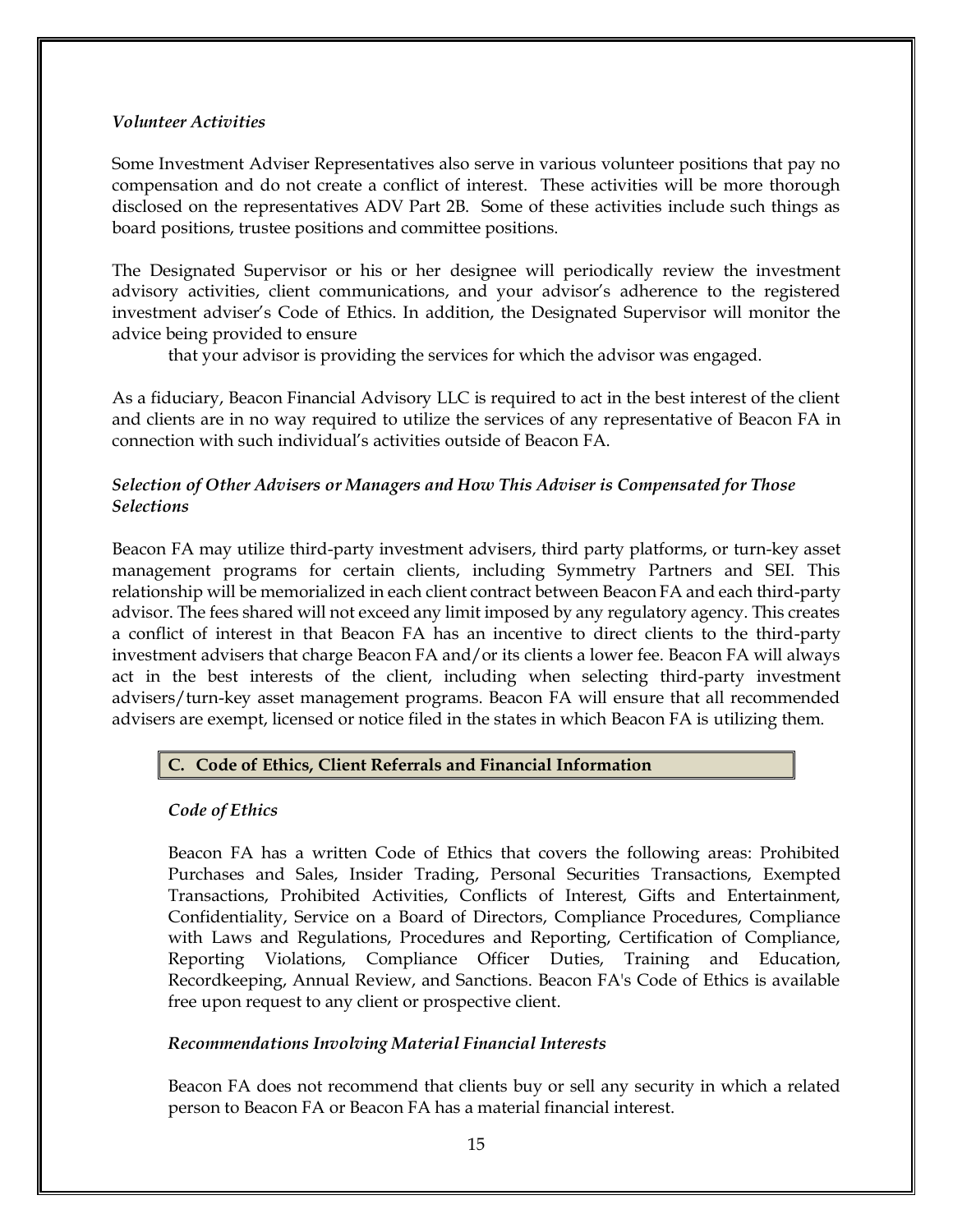## *Investing Personal Money in the Same Securities as Clients*

From time to time, representatives of Beacon FA may buy or sell securities for themselves that they also recommend to clients. This may provide an opportunity for representatives of Beacon FA to buy or sell the same securities before or after recommending the same securities to clients resulting in representatives profiting off the recommendations they provide to clients. Such transactions may create a conflict of interest. Beacon FA will always document any transactions that could be construed as conflicts of interest and will never engage in trading that operates to the client's disadvantage when similar securities are being bought or sold.

## *Trading Securities At/Around the Same Time as Clients' Securities*

From time to time, representatives of Beacon FA may buy or sell securities for themselves at or around the same time as clients. This may provide an opportunity for representatives of Beacon FA to buy or sell securities before or after recommending securities to clients resulting in representatives profiting off the recommendations they provide to clients. Such transactions may create a conflict of interest; however, Beacon FA will ensure the client receives the best price.

## *Frequency and Nature of Periodic Reviews and Who Makes Those Reviews*

All client accounts for Beacon FA's advisory services provided on an ongoing basis are reviewed at least annually by each adviser and supervised by Deborah Lynn George, Chief Compliance Officer, with regard to clients' respective investment policies and risk tolerance levels.

## *Factors That Will Trigger a Non-Periodic Review of Client Accounts*

Reviews may be triggered by material market, economic or political events, or by changes in client's financial situations (such as retirement, termination of employment, physical move, or inheritance).

#### *Content and Frequency of Regular Reports Provided to Clients*

Each client of Beacon FA's advisory services provided on an ongoing basis will receive a monthly statement detailing the client's account, including assets held, asset value, and calculation of fees. This written statement will come from the custodian. Beacon FA will also provide at least annually a separate written report to the client.

# *Economic Benefits Provided by Third Parties for Advice Rendered to Clients (Includes Sales Awards or Other Prizes)*

Beacon FA does not receive any economic benefit, directly or indirectly from any third party for advice rendered to its clients, though Beacon FA may receive discounted or free trades from TD Ameritrade Institutional. TD Ameritrade Institutional is a division of TD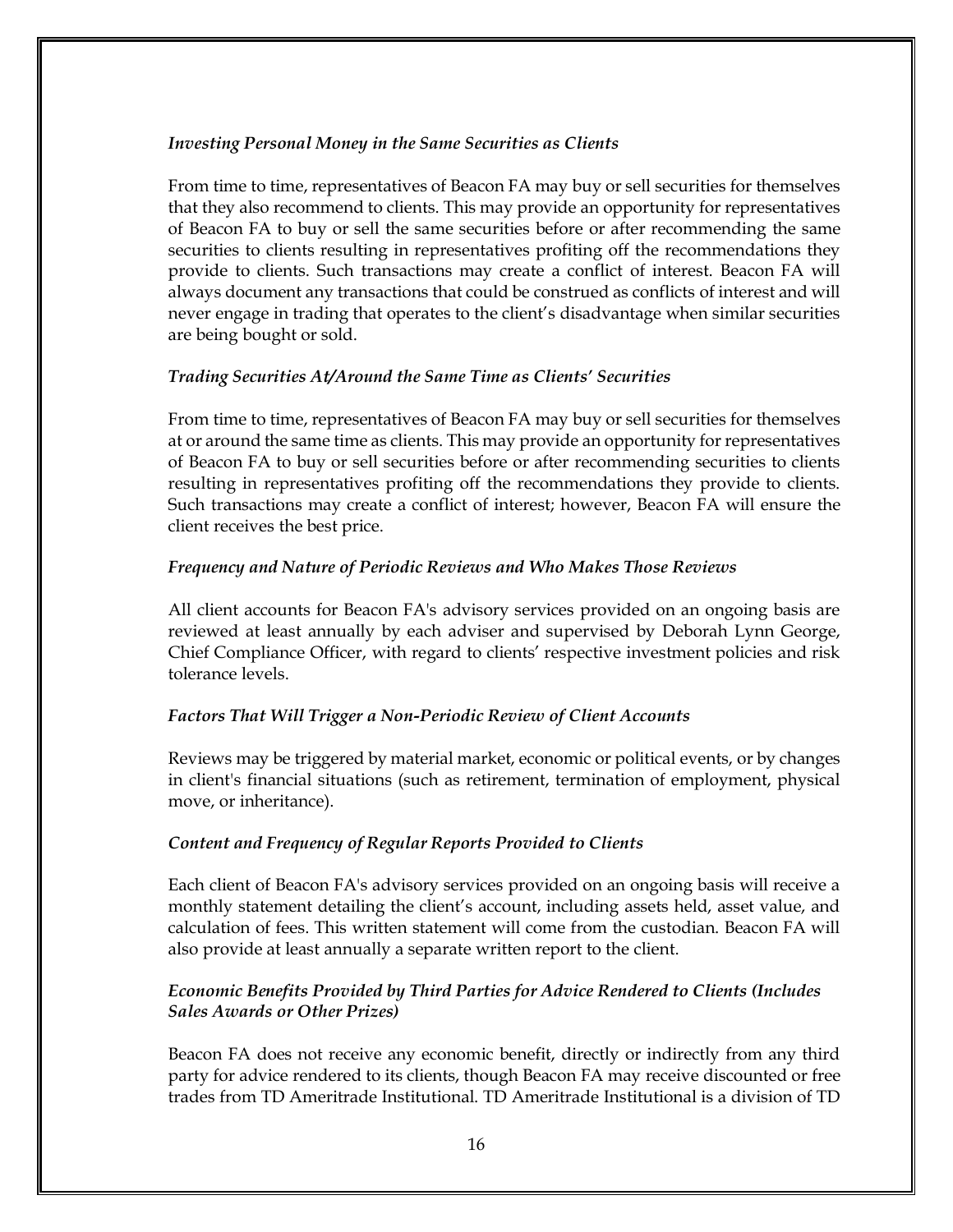Ameritrade Inc., member FINRA/SIPC/ ("TD Ameritrade "), an unaffiliated SECregistered broker-dealer and FINRA member. Beacon FA participates in the TD Ameritrade Institutional advisor program (the "Program") and recommends clients to utilize TD Ameritrade Institutional for its wrap fee portfolio management services. If Client elects to use a custodian other than the custodian suggested by Beacon FA, then Beacon FA may not be able to negotiate the best rates.

While Beacon FA has no formal soft dollars program in which soft dollars are used to pay for third party services, Beacon FA may receive research, products, or other services from custodians and broker-dealers in connection with client securities transactions ("soft dollar benefits"). Beacon FA may enter into soft-dollar arrangements consistent with (and not outside of) the safe harbor contained in Section 28(e) of the Securities Exchange Act of 1934, as amended. There can be no assurance that any particular client will benefit from soft dollar research, whether or not the client's transactions paid for it, and Beacon FA does not seek to allocate benefits to client accounts proportionate to any soft dollar credits generated by the accounts. Beacon FA benefits by not having to produce or pay for the research, products or services, and Beacon FA will have an incentive to recommend a broker-dealer based on receiving research or services. Clients should be aware that Beacon FA's acceptance of soft dollar benefits may result in higher commissions charged to the client.

TD Ameritrade offers to independent investment advisers services which include custody of securities, trade execution, clearance and settlement of transactions. Beacon FA receives some benefits from TD Ameritrade through its participation in the Program.

As disclosed above, Beacon FA participates in TD Ameritrade's institutional customer program and Beacon FA may recommend TD Ameritrade to Clients for custody and brokerage services. There is no direct link between Beacon FA's participation in the program and the investment advice it gives to its Clients, although Beacon FA receives economic benefits through its participation in the program that are typically not available to TD Ameritrade retail investors. These benefits include the following products and services (provided without cost or at a discount): receipt of duplicate Client statements and confirmations; research related products and tools; consulting services; access to a trading desk serving Beacon FA participants; access to block trading (which provides the ability to aggregate securities transactions for execution and then allocate the appropriate shares to Client accounts); the ability to have Beacon FA fees deducted directly from Client accounts; access to an electronic communications network for Client order entry and account information; access to mutual funds with no transaction fees and to certain institutional money managers; and discounts on compliance, marketing, research, technology, and practice management products or services provided to Beacon FA by third party vendors. TD Ameritrade may also have paid for business consulting and professional services received by Beacon FA's related persons. Some of the products and services made available by TD Ameritrade through the program may benefit Beacon FA but may not benefit its Client accounts. These products or services may assist Beacon FA in managing and administering Client accounts, including accounts not maintained at TD Ameritrade. Other services made available by TD Ameritrade are intended to help Beacon FA manage and further develop its business enterprise. The benefits received by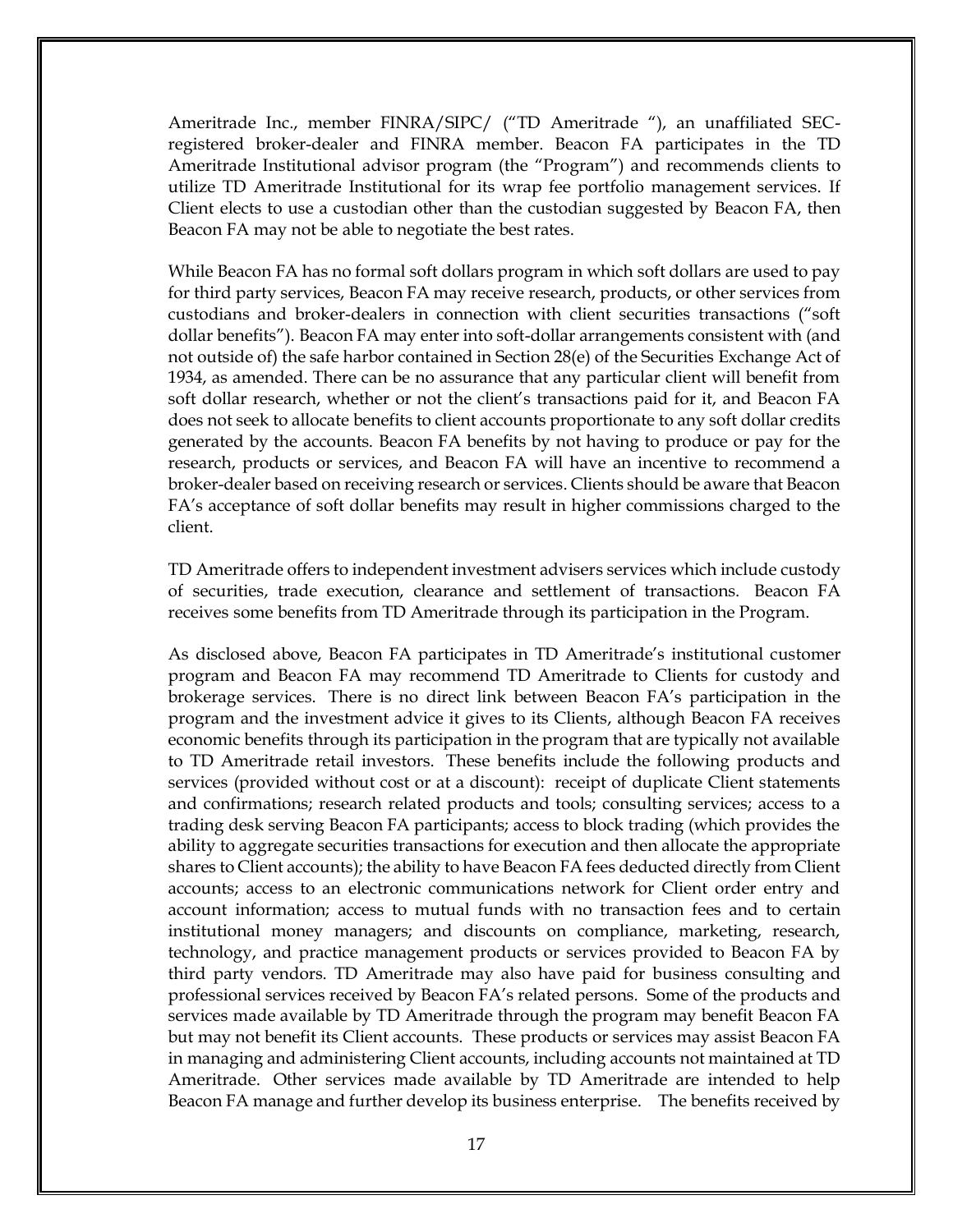Beacon FA or its personnel through participation in the program do not depend on the amount of brokerage transactions directed to TD Ameritrade. As part of its fiduciary duties to clients, Beacon FA endeavors at all times to put the interests of its clients first. Clients should be aware, however, that the receipt of economic benefits by Beacon FA or its related persons in and of itself creates a potential conflict of interest and may indirectly influence the Beacon FA's choice of TD Ameritrade for custody and brokerage services.

## *Additional Service Dollars- TD Ameritrade Institutional program*

Beacon FA participates in the TD Ameritrade Institutional program. TD Ameritrade Institutional is a division of TD Ameritrade, Inc. ("TD Ameritrade") member FINRA/SIPC. TD Ameritrade is an independent SEC-registered broker-dealer. TD Ameritrade and Beacon FA are separate and unaffiliated. TD Ameritrade offers services to independently registered investment advisors which include custody of securities, trade execution, and clearance and settlement of transactions. Beacon FA receives some benefits from TD Ameritrade through its participation in the TD Ameritrade Institutional program.

Beacon FA may recommend TD Ameritrade to clients for custody and brokerage services. There is no direct link between Advisor's participation in the program and the investment advice it gives to its clients, although Advisor receives economic benefits through its participation in the program. Beacon FA receives economic benefits through its participation in the TD Ameritrade Institutional program which may include any one or more of the following:

Beacon FA, through its participation in the program, may receive discounts on compliance, marketing, technology, and practice management products or services provided to Beacon FA by third party vendors. These benefits received by Beacon FA, or its associated persons, do not depend on the amount of brokerage transactions directed to TD Ameritrade.

By receiving Additional Services, the Firm will receive certain additional economic benefits which may or may not be offered to any other independent advisors that participate in the Additional Services Program; If applicable, that the Firm makes the Additional Services available to its affiliates without cost. Consequently, the Firm's clients' brokerage commissions and custodial fees generated at TD Ameritrade may be used to benefit the Firm's affiliates. The Firm may have a conflict of interest in recommending to its clients that their assets be held in custody with TD Ameritrade and in placing transactions for client accounts with TD Ameritrade, because TD Ameritrade considers the amount and profitability to TD Ameritrade of the assets in, and trades placed.

Advisor also receives from TD Ameritrade certain additional economic benefits ("Additional Services") that may or may not be offered to any other independent investment Advisors participating in the program. Specifically, the Additional Services include yHLSoft, Inc, Mastery Point Tools, E-Money, Morningstar, and Albridge.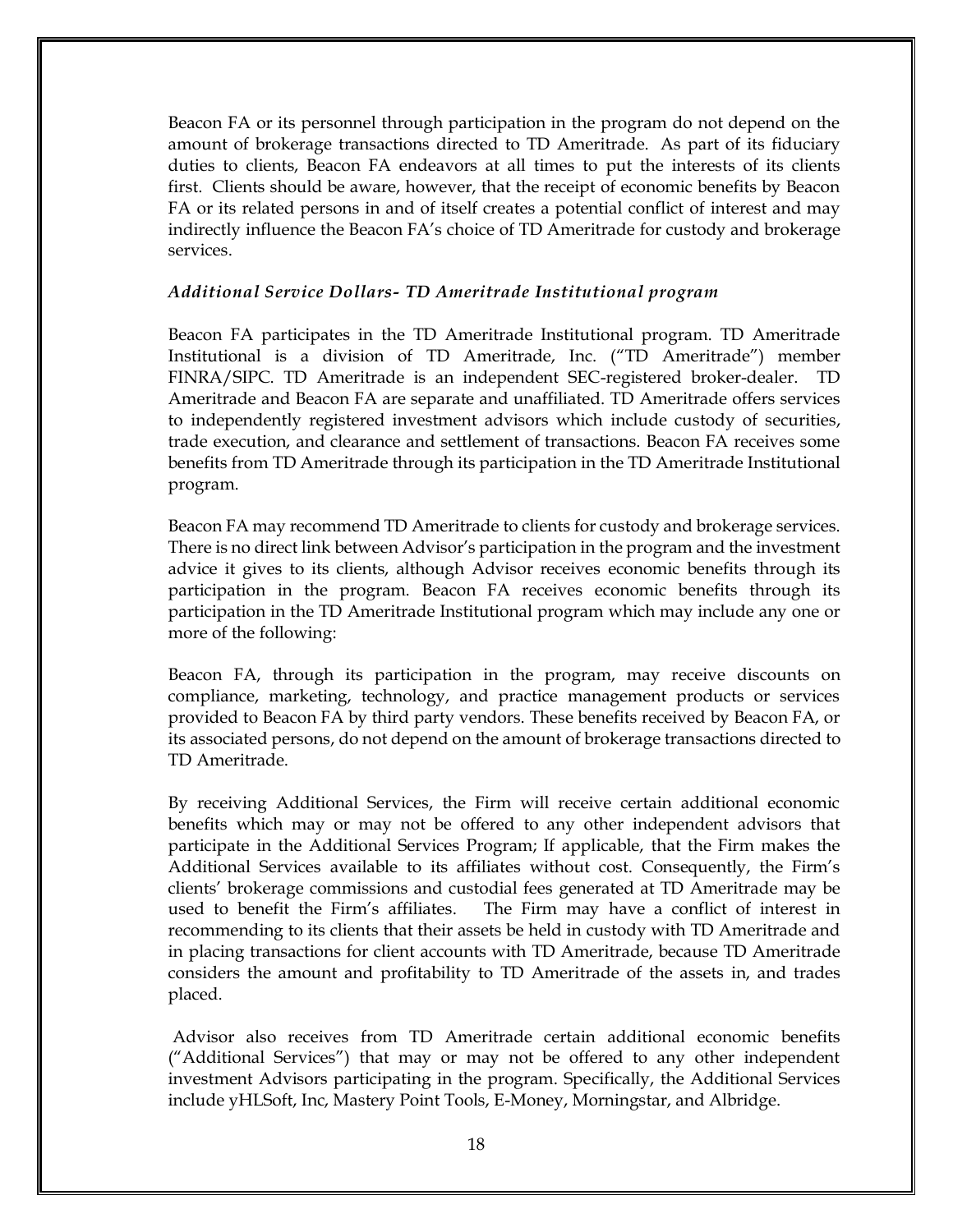TD Ameritrade provides the Additional Services to Advisor in its sole discretion and at its own expense, and Advisor does not pay any fees to TD Ameritrade for the Additional Services. Advisor and TD Ameritrade have entered into a separate agreement ("Additional Services Addendum") to govern the terms of the provision of the Additional Services.

Advisor's receipt of Additional Services raises potential conflicts of interest. In providing Additional Services to Advisor, TD Ameritrade most likely considers the amount and profitability to TD Ameritrade of the assets in, and trades placed for, Advisor's Client accounts maintained with TD Ameritrade. TD Ameritrade has the right to terminate the Additional Services Addendum with Advisor, in its sole discretion, provided certain conditions are met. Consequently, in order to continue to obtain the Additional Services from TD Ameritrade, Advisor may have an incentive to recommend to its Clients that the assets under management by Advisor be held in custody with TD Ameritrade and to place transactions for Client accounts with TD Ameritrade. Advisor's receipt of Additional Services does not diminish its duty to act in the best interests of its Clients, including to seek best execution of trades for Client accounts.

*Compensation to Third Party Personnel for Client Referrals*

Beacon FA compensates third party solicitors for client referrals. All compensation with respect to the foregoing will be fully disclosed to each client to the extent required by applicable law.

# *Balance Sheet*

Beacon FA neither requires nor solicits prepayment of more than \$500 in fees per client, six months or more in advance, and therefore is not required to include a balance sheet with this brochure

# *Financial Conditions Reasonably Likely to Impair Ability to Meet Contractual Commitments to Clients*

Neither Beacon FA nor its management has any financial condition that is likely to reasonably impair Beacon FA's ability to meet contractual commitments to clients.

# *Bankruptcy Petitions in Previous Ten Years*

Beacon FA has not been the subject of a bankruptcy petition in the last ten years.

<span id="page-18-0"></span>Additional Service Dollars

**Item 10: Requirements For State Registered Advisers**